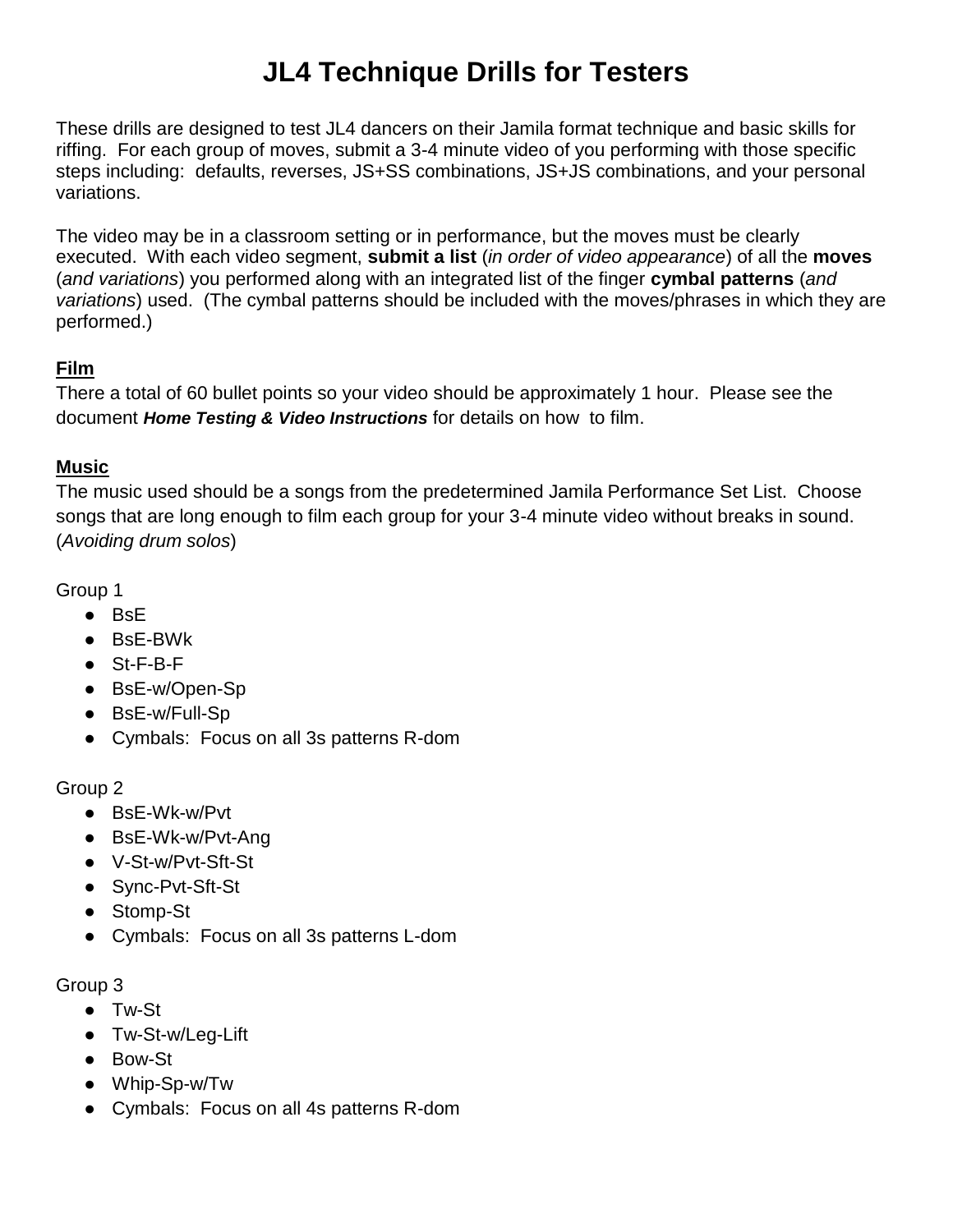Group 4

- CCW-Pvt (Family of Steps)
- Pvt-Sft-St-w/½-Tn
- Pvt-Sft-St-w/Full-Tn
- Cymbals: Focus on all 4s patterns L-dom

Group 5

- X-St
- $5-Ct$
- Turkish-BWk
- Cymbals: Focus on all 2s patterns R-dom

Group 6

- A-3
- Goosh-St
- Goosh-Sp
- F8-BWk
- Cymbals: Focus on all 2s patterns L-dom

Group 7

- $\bullet$   $\frac{3}{4}$ -Sh-Sp
- Samiha
- $-4-4-Sh$
- Cymbals: Focus on 3s with LRT patterns

Group 8

- Horse-St
- Salaam-St
- Bow-St
- Brush-St
- Cymbals: Focus on 3s with RLT patterns

Group 9

- $\bullet$  Dk-1
- $\bullet$  Dk-2
- $\bullet$  Dk-3
- $\bullet$  Dk-4
- $\bullet$  Dk-5
- Cymbals: Focus on 3s patterns with Rx

Group 10

- Runn-Choo (Family of Steps)
- Cymbals: Focus on 3s patterns with Lx